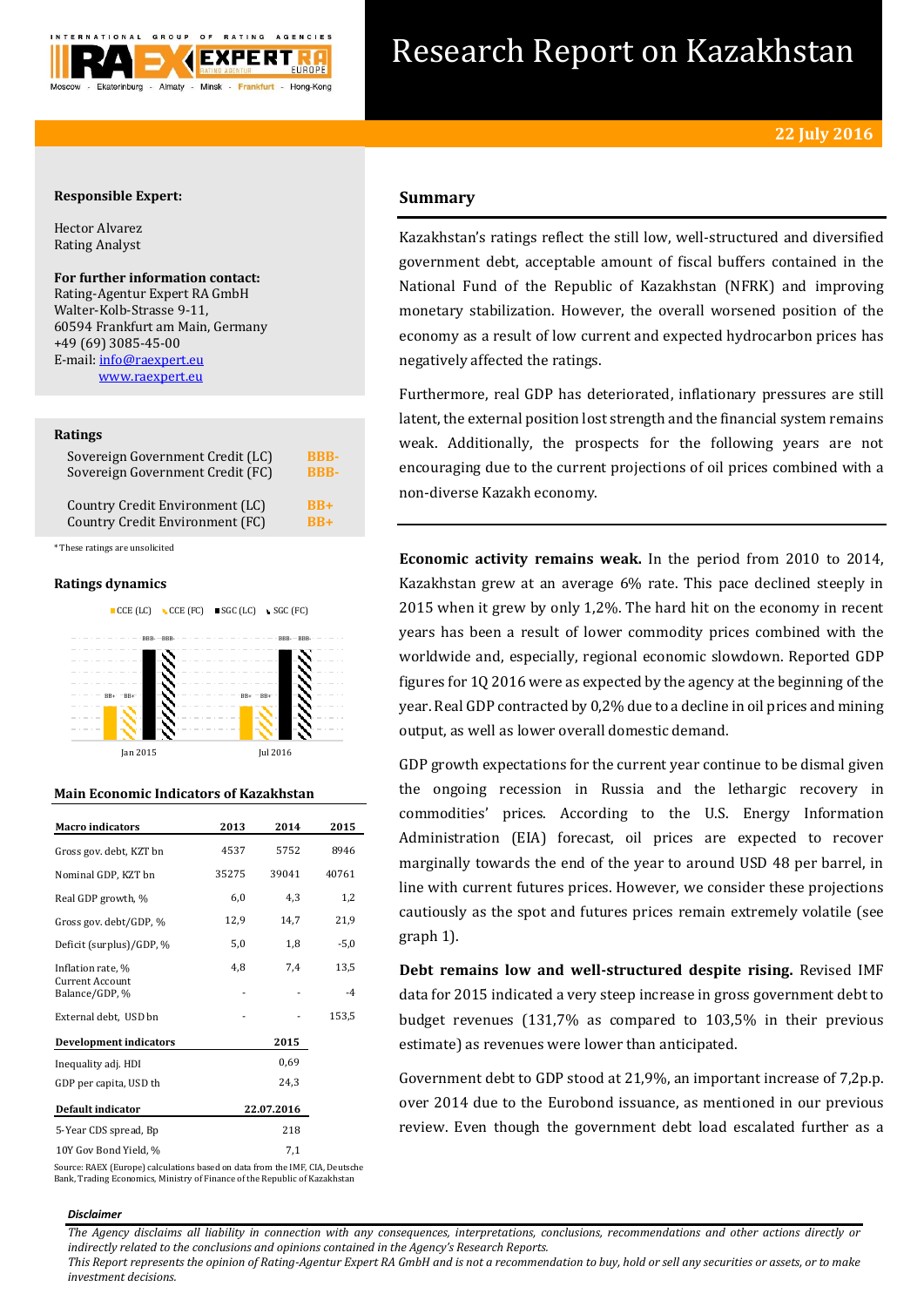# **Graph 1:** Spot, future and forecast oil price, USD/b

Almaty - Minsk -

 $O F$ 

**BATING EXPERT** 

Frankfurt -

GROUP

Ekaterinburg

AGENCIES

Hong-Kong



Source: RAEX (Europe) calculations based on data from the EIA





Source: RAEX (Europe) calculations based on data from the NBK

**Graph 3:** Dollarization levels, % of total



Source: RAEX (Europe) calculations based on data from the NBK

result of an increase in Central Bank's debt (from KZT 291 bn in 2015 to KZT 1 378 bn in 1H 2016), overall debt remains low.

The government's obligations also remain well-structured. While 49,5% of government debt is external (47% of which is concessional), domestic debt is mostly medium- and long-term debt. Short-term debt is external and as low as 0,4% of total debt and well covered by FX reserves.

**Inflationary risks in place despite recent stabilization policies.** The newly introduced inflation-targeted monetary policy and the decision to free-float the exchange rate regime a year ago have provided stability to the KZT after a period of volatility. The interventions from the National Bank of Kazakhstan (NBK) have lessened and monetary policy communication is a lot clearer than before. Furthermore, increased confidence in the KZT and high interest rates for KZT deposits (a combination of the de-dollarization plan introduced in February 2016<sup>1</sup> (see graph 2) and a high policy rate in the beginning of the year) have, for the past six months, decreased deposits in FX from 69% to 60% and kept FX loans practically unchanged (see graph 3).

Accumulated inflation in the current year is around 4% and inflation expectations are low and, according to the NBK, inflation is set to be around the target at year-end. This ease in perceived inflationary pressures has driven the NBK to lower interest rates from 17% to 15% in March 2016 and to 13% in July 2016 in order to contain banking sector risks (e.g. a rise in NPLs) as well as to support economic growth. Nonetheless, the steep downward move of the base rate may reignite inflationary pressures towards the second half of the year.

In addition, the transmission mechanism remains ineffective due to the still high levels of dollarization, the underdeveloped money market and financial system and the country dependence on imports.

**The financial system remains weak.** Credit to the economy continues to be marginal due to slow economic growth. Bank assets to GDP were 58,3% and private credit to GDP stood at 44,9% in 2015; both have decreased further in the current year (by around 2 p.p. and 3 p.p. y-o-y respectively by 1Q 2016), especially retail loans. Besides depressed private credit growth, withdrawal of liquidity from the system has continued; both factors sustain the idea that banks in Kazakhstan still prefer to leave deposits in the NBK over new issuance of loans.

The end of 2015 and the beginning of 2016 were characterized by a liquidity crisis in the system which skyrocketed money market rates. NPLs to total loans declined to 12,4% in 2015 mainly due to the transfer of

<sup>1</sup> In our previous research report [\(http://raexpert.eu/reports/Research\\_report\\_Kazakhstan\\_29.01.2016.pdf\)](http://raexpert.eu/reports/Research_report_Kazakhstan_29.01.2016.pdf) we mentioned that "The NBK has introduced policies in order to de-dollarize the economy. One of the efforts by the NBK to achieve this is the increase on the KZT deposit rate ceiling from 10% to 14% and the reduction of the FX deposit rate from 3% to 2% starting in February 2016."

## *Disclaimer*

1

*The Agency disclaims all liability in connection with any consequences, interpretations, conclusions, recommendations and other actions directly or indirectly related to the conclusions and opinions contained in the Agency's Research Reports.*

*This Report represents the opinion of Rating-Agentur Expert RA GmbH and is not a recommendation to buy, hold or sell any securities or assets, or to make investment decisions.*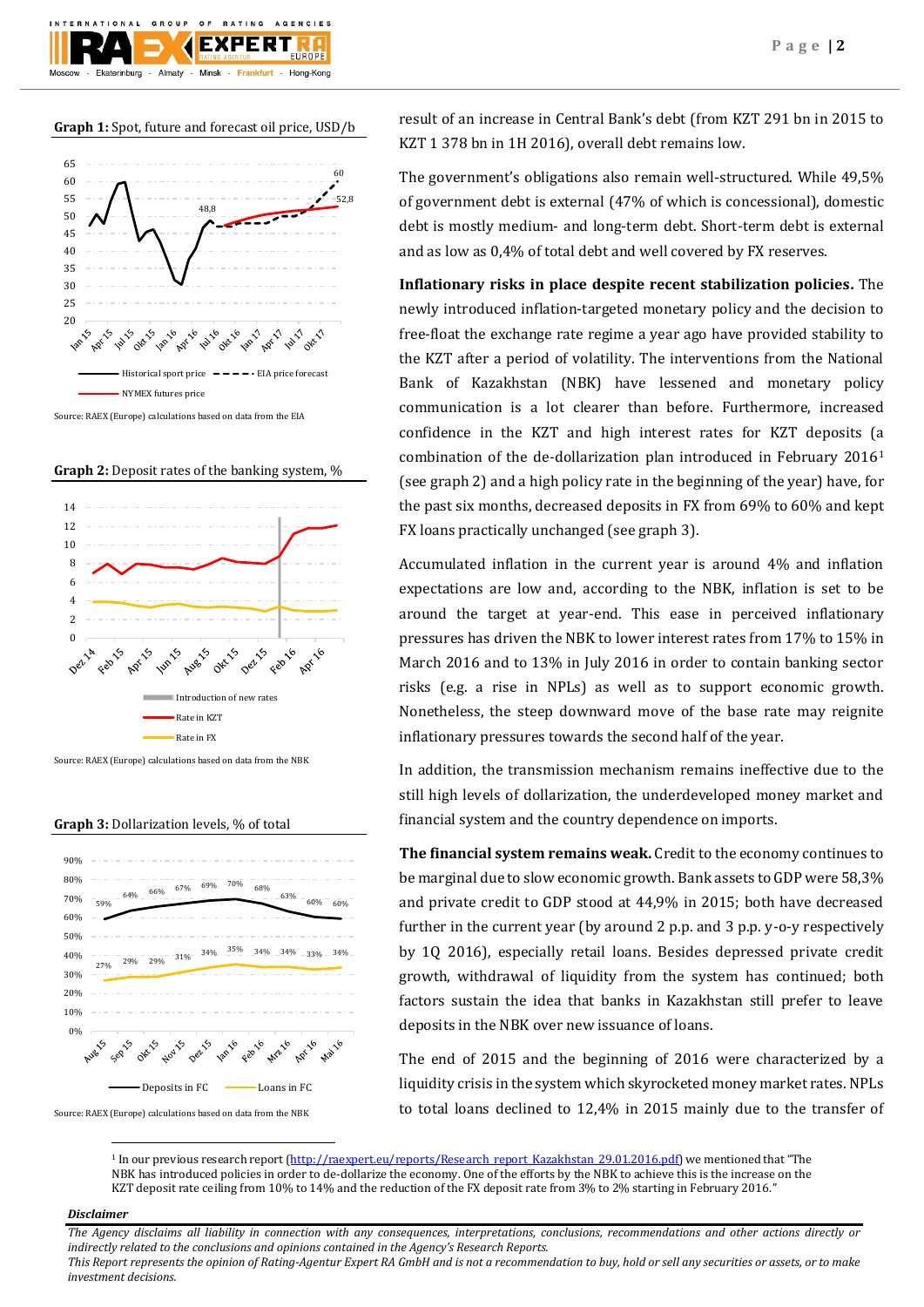

#### **Graph 4:** Fiscal budget dynamics



Source: RAEX (Europe) calculations based on data from the IMF

## **Graph 5:** Current Account dynamics



Source: RAEX (Europe) calculations based on data from the IMF and NBK

assets from Kazkommerstbank to BTA Bank and dismissal of legal barriers to transfer these assets to SPVs; however, this number is expected to rise by end-2016.

As mentioned before, de-dollarization started around February 2016 due to a more stable KZT and, as a result of the government's de-dollarization measures, high spreads between interest rates in USD and KZT. Nevertheless, dollarization levels remain high and, thus, still pose a risk to the banking system.

**Fiscal policy affected by low oil prices.** The fiscal budget presented a deficit of 5,0% of GDP in 2015, a huge turnaround when compared with the 1,8% surplus from a year ago and it is expected to narrow marginally at year-end (see graph 4). The deficit was caused by a decrease in revenues (mainly tax receipts) of more than 25% and a 1,5% increase in expenses.

Fiscal revenues remain heavily hydrocarbon-dependent (oil revenues make around 60% of the budget) and oil prices have already taken a toll on the budget balance. We expect a further decline of the National Fund of the Republic of Kazakhstan's (NFRK) assets due to continued budget transfers. In our view, countercyclical fiscal policy is likely to continue offsetting weak investment and domestic demand through 2016.

**External position is deteriorating.** Due to the currency depreciation, and a small increase in liabilities (without the exchange rate effect), total private sector external debt went up to 130% of GDP in 2015 from 59% of GDP in 2014; however, it remained fairly stable in 1Q 2016. As mentioned before, 49,5% of government debt is external but, at the same time, 47% are concessional loans and 51% is from an Eurobond issuance which attracted a well response from investors.

The current account balance showed it first negative figure since the aftermath of the 2008 financial crisis; it stood at -4% of GDP, according to statistics from the NBK. Depressed oil prices caused exports to shrink by 42% from 2014 to 2015 and this trend is expected to continue in the next years as a result of a marginal recovery in oil prices (see graph 5) (as mentioned in the first section of this report).

International reserves are stable at USD 28,8 bn by May 2016. However, the widely used currency swaps with commercial banks will soon need to be repaid and might affect the level of reserves in the mid-term.

On the positive side, the WTO accession last year may provide an economic boost and provide opportunities to diversify away from the hydrocarbon dependence. While, at the same time, bring tensions among the countries who belong to the so far inefficient EEU.

*Disclaimer* 

*The Agency disclaims all liability in connection with any consequences, interpretations, conclusions, recommendations and other actions directly or indirectly related to the conclusions and opinions contained in the Agency's Research Reports.*

*This Report represents the opinion of Rating-Agentur Expert RA GmbH and is not a recommendation to buy, hold or sell any securities or assets, or to make investment decisions.*